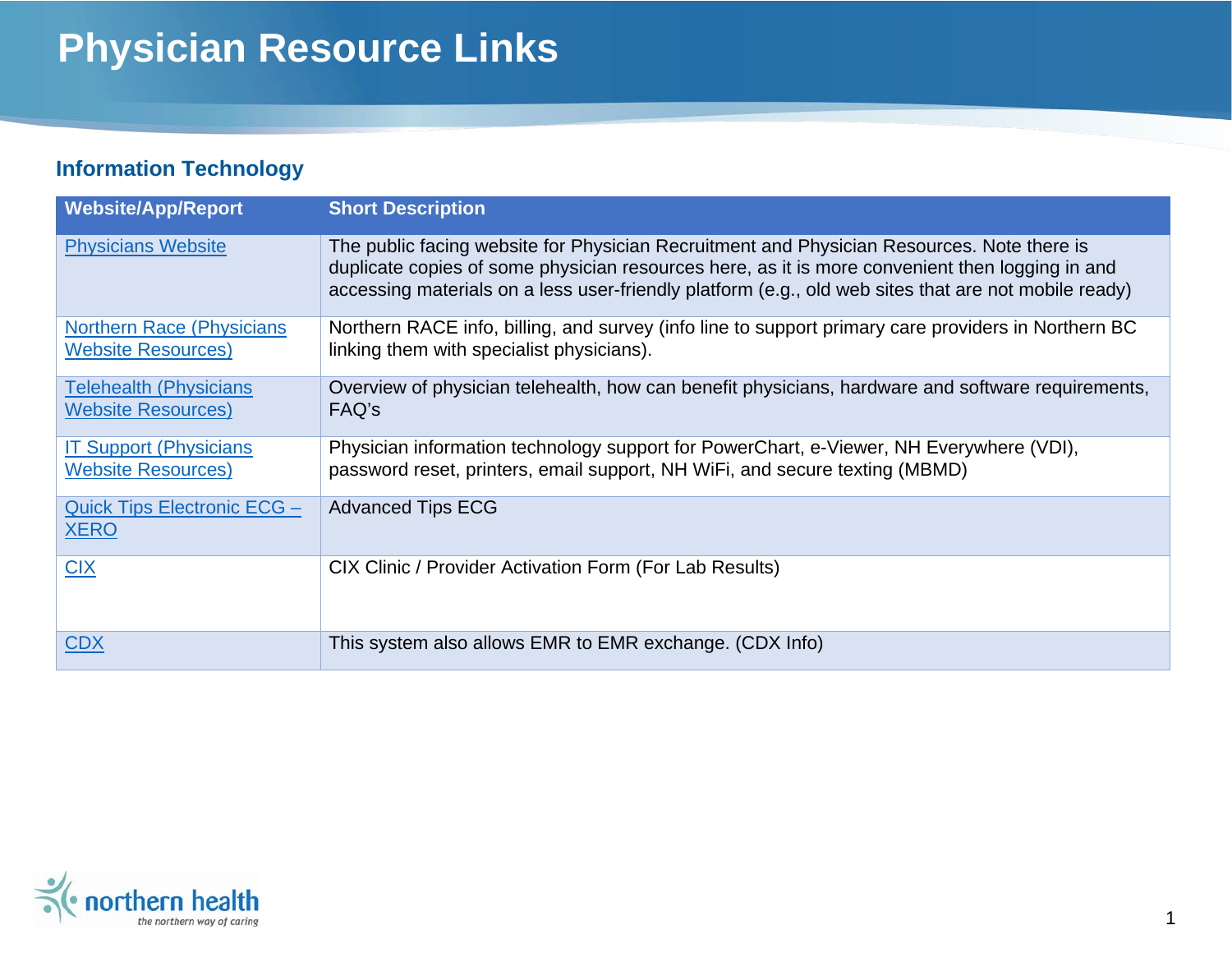# **Compensation**

| <b>Website/App/Report</b>                                     | <b>Short Description</b>                                                                                      |
|---------------------------------------------------------------|---------------------------------------------------------------------------------------------------------------|
| <b>Compensation (Physicians)</b><br><b>Website Resources)</b> | Information on physician compensation such as MOCAP, Financial Statements, NITAOP, and APP<br><b>Sessions</b> |
| eSessions                                                     | eSessions can be used to enter information for Sessional and Blended Billing.                                 |
| <b>Physician Statement</b><br><b>Application (PSA)</b>        | PSA allows phsyicians to see and print their Physician Compenstion payment information.                       |

### **Education**

| <b>Website/App/Report</b>                                              | <b>Short Description</b>                                                                                                                                                                                                                                                                              |
|------------------------------------------------------------------------|-------------------------------------------------------------------------------------------------------------------------------------------------------------------------------------------------------------------------------------------------------------------------------------------------------|
| <b>Physicians Website</b>                                              | The public facing website for Physician Recruitment and Physician Resources. Note there is<br>duplicate copies of some physician resources here, as it is more convenient then logging in and<br>accessing materials on a less user-friendly platform (e.g., old web sites that are not mobile ready) |
| <b>Quality Improvement</b><br>(Physicians Website)<br>Resources)       | Quality improvement at NHA and strengthening physician involvement, resources, projects, and<br>newsletters                                                                                                                                                                                           |
| <b>Practice Support Coaching</b><br>(Physicians Website)<br>Resources) | Physician practice support coaches and newsletters                                                                                                                                                                                                                                                    |
| <b>Orientation and Education</b><br>(Physicians Website)<br>Resources) | Physician orientation at NH and education for medical staff leaders                                                                                                                                                                                                                                   |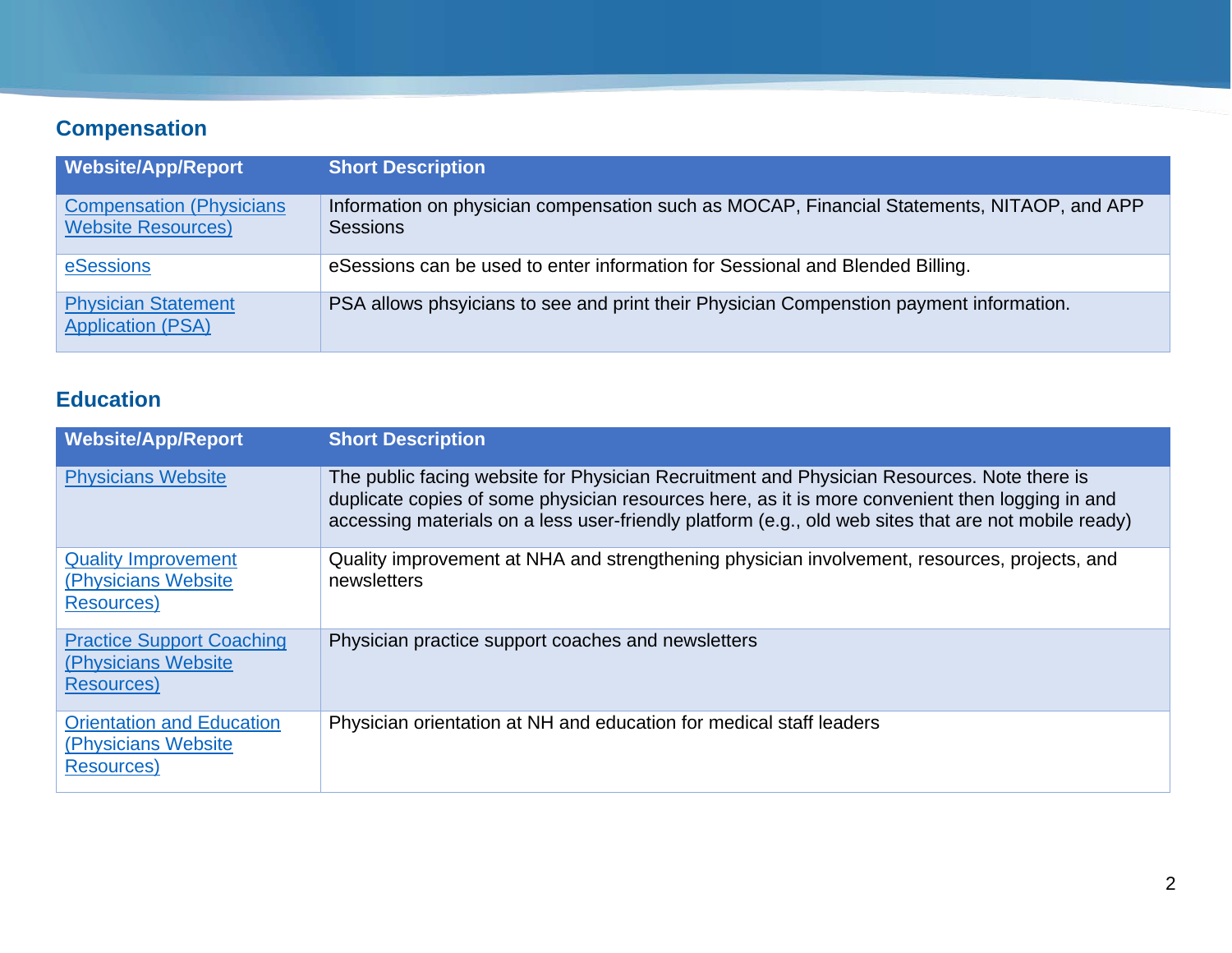# **Clinical**

| <b>Website/App/Report</b>                                      | <b>Short Description</b>                                                                                                                                                                                                                                                                                                                                                                |
|----------------------------------------------------------------|-----------------------------------------------------------------------------------------------------------------------------------------------------------------------------------------------------------------------------------------------------------------------------------------------------------------------------------------------------------------------------------------|
| <b>Physicians Website</b>                                      | The public facing website for Physician Recruitment and Physician Resources. Note there is<br>duplicate copies of some physician resources here, as it is more convenient then logging in and<br>accessing materials on a less user-friendly platform (e.g., old web sites that are not mobile ready)                                                                                   |
| <b>Physician Website Resources</b>                             | Links to numerous resources that the physicians use that are not housed on the public website (e.g.,<br>require restricted access); including CVOID-19, clinical resources, compensation, public health,<br>health and wellness, credentialing and privileging, quality improvement, practice support coaching,<br>orientation and education, Northern RACE, Telehealth, and IT Support |
| <b>COVID-19 (Physicians</b><br><b>Website Resources)</b>       | Physicians toolkit for COVID-19 (e.g., document and memos, clinical guidelines, long-term and<br>palliative care, medical staff digest, modeling and projections, PPE, posters, resources, virtual clinic<br>resources, visiting guidelines)                                                                                                                                            |
| <b>Clinical Resources</b><br>(Physicians Website<br>Resources) | Clinical resources such as antimicrobial stewardship program, formulary listing, medical assistance<br>in dying, order sets, external resources, lab services, mental health resources                                                                                                                                                                                                  |
| <b>Formulary Listing (OurNH)</b>                               | Formulary listing for NHA (e.g., drugs) that includes if it is restricted, excluded, non-formulary, facility<br>availability notes, shortage alerts, restrictions, dosage form(s), links to PDAM                                                                                                                                                                                        |
| <b>Order Sets (OurNH)</b>                                      | Order Sets which include clinical best practices for patient presentations (e.g., Sepsis, DKA, etc),<br>checklists for recommended drugs, and physician sign-off.                                                                                                                                                                                                                       |
| PDAM and NDAM (OurNH)                                          | Adult Parental and Neonatal (gestation age < 44 weeks) Drug Administration Manuals. Includes drug<br>monographs (indications/reconstitution and stability, compatibility, administration routes, dosage,<br>potential hazards, etc), infusion charts, intravenous y-site drug compatibility, BC Cancer Drug<br>manual, etc.                                                             |
| <b>Policies and Procedures</b><br>(OurNH)                      | Policies, Procedures, and Clinical Standards Best Practices                                                                                                                                                                                                                                                                                                                             |